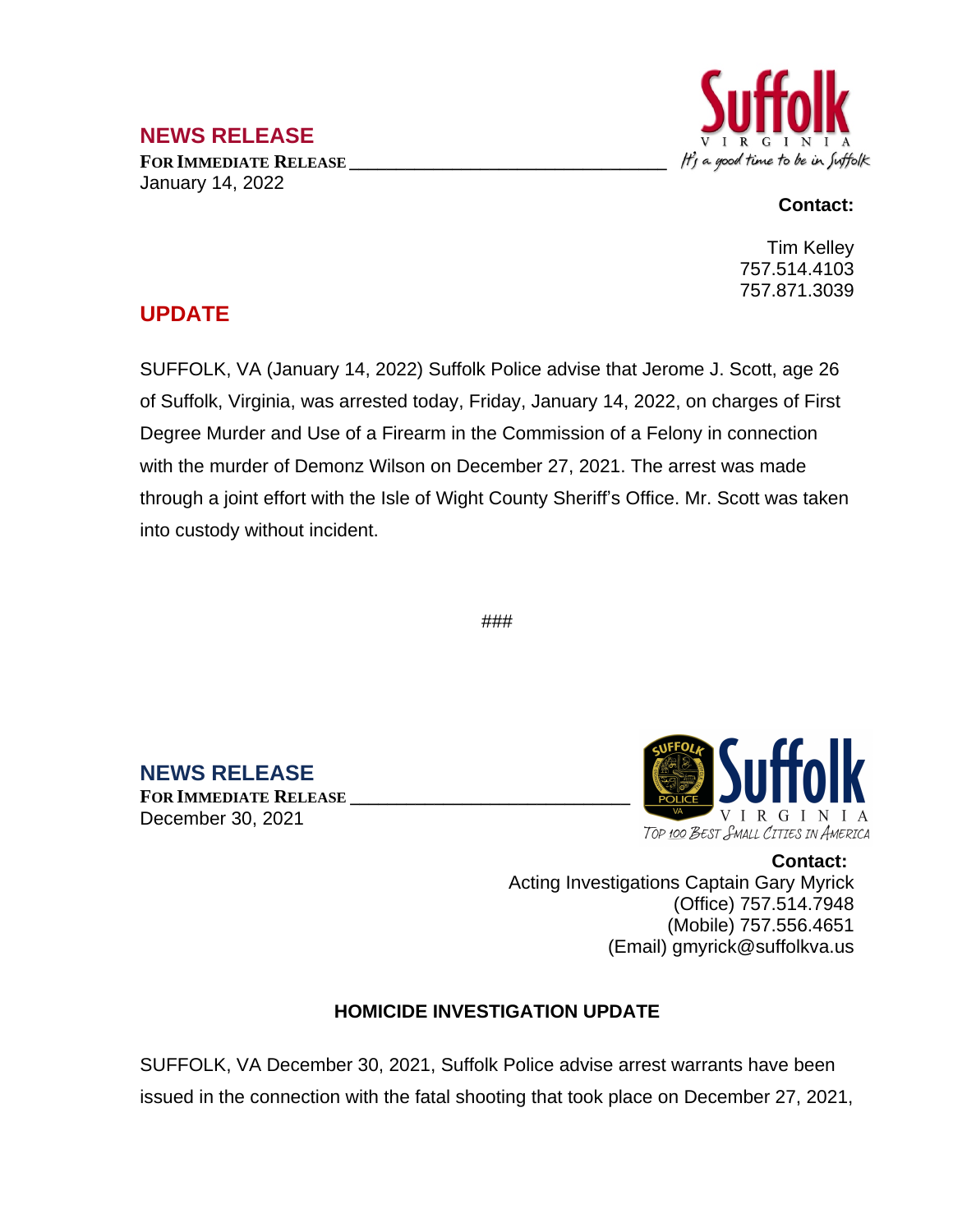in the 100 block of North Capital Street. Mr. Jerome J. Scott, age 26 of Suffolk, is charged with First Degree Murder and Use of a firearm in the commission of a felony in connection with the murder of Demonz Wilson. Mr. Scott is believed to be operating a black Mercedes Benz sedan or a dark colored Dodge Durango. He should be considered armed and dangerous. A mug shot is attached. The investigation is ongoing.

The investigation remains ongoing at this time, and there is no further information available for release. If anyone has information regarding this incident, please contact Suffolk Police or Suffolk Crime Line. To submit online, go to [www.p3tips.com](http://www.p3tips.com), visit the Suffolk Police Department website ([www.suffolkva.us/spd\)](http://www.suffolkva.us/spd) and look for the Suffolk Crime Line link, or go to the Suffolk Police Department Facebook page at [www.facebook.com/suffolkpolicedepartment](http://www.facebook.com/suffolkpolicedepartment). You can also call 888-LOCK-U-UP, 1-888-562-5887, Option 5. Once a person submits a tip, they will be given a TIP ID and password. With this information they can login at p3tips.com and submit follow-up information, engage in two-way dialogue, be informed of the outcome of the tip, and access any pertinent reward information.

###

**NEWS RELEASE**

**FOR IMMEDIATE RELEASE \_\_\_\_\_\_\_\_\_\_\_\_\_\_\_\_\_\_\_\_\_\_\_\_\_\_\_\_\_\_\_\_\_\_** December 28, 2021



**Contact:** Tim Kelley (Office) 757.514.4103 (Mobile) 757.871.3039

### **UPDATE**

SUFFOLK, VA (December 28, 2021) Suffolk Police advise that the victim in last night's shooting has been identified as Demonz Markese Wilson, age 31 of Suffolk, Virginia.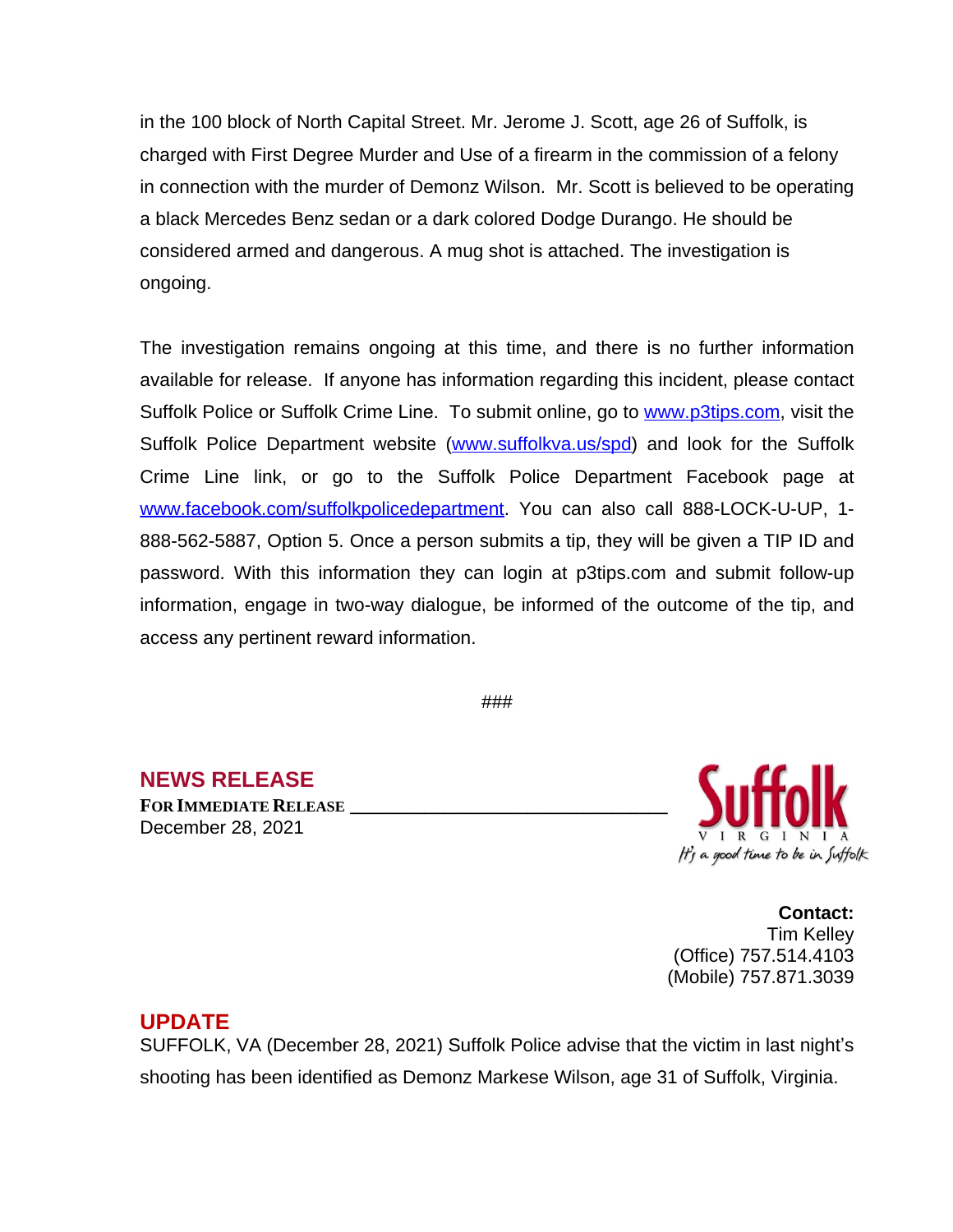The investigation remains ongoing at this time, and there is no further information available for release. If anyone has information regarding this incident, please contact Suffolk Police or Suffolk Crime Line. To submit online, go to [www.p3tips.com](http://www.p3tips.com), visit the Suffolk Police Department website ([www.suffolkva.us/spd\)](http://www.suffolkva.us/spd) and look for the Suffolk Crime Line link, or go to the Suffolk Police Department Facebook page at [www.facebook.com/suffolkpolicedepartment](http://www.facebook.com/suffolkpolicedepartment). You can also call 888-LOCK-U-UP, 1-888-562-5887, Option 5. Once a person submits a tip, they will be given a TIP ID and password. With this information they can login at p3tips.com and submit follow-up information, engage in two-way dialogue, be informed of the outcome of the tip, and access any pertinent reward information.

##

**NEWS RELEASE FOR IMMEDIATE RELEASE \_\_\_\_\_\_\_\_\_\_\_\_\_\_\_\_\_\_\_\_\_\_\_\_\_\_\_\_\_\_** December 27, 2021



**Contact:** Jesse Epperson, Captain (Office) 757.514.7911 (Mobile) 757.272.8888 (Email) jepperson@suffolkva.us

### **SUFFOLK POLICE INVESTIGATING FATAL SHOOTING**

SUFFOLK, Virginia (December 27, 2021) Suffolk Police are investigating a fatal shooting which occurred this evening, Monday, December 27, 2021. Emergency Communications was notified of a shooting at 8:50 p.m. in the area of the 100 block of North Capital Street in the Jericho area of Suffolk.